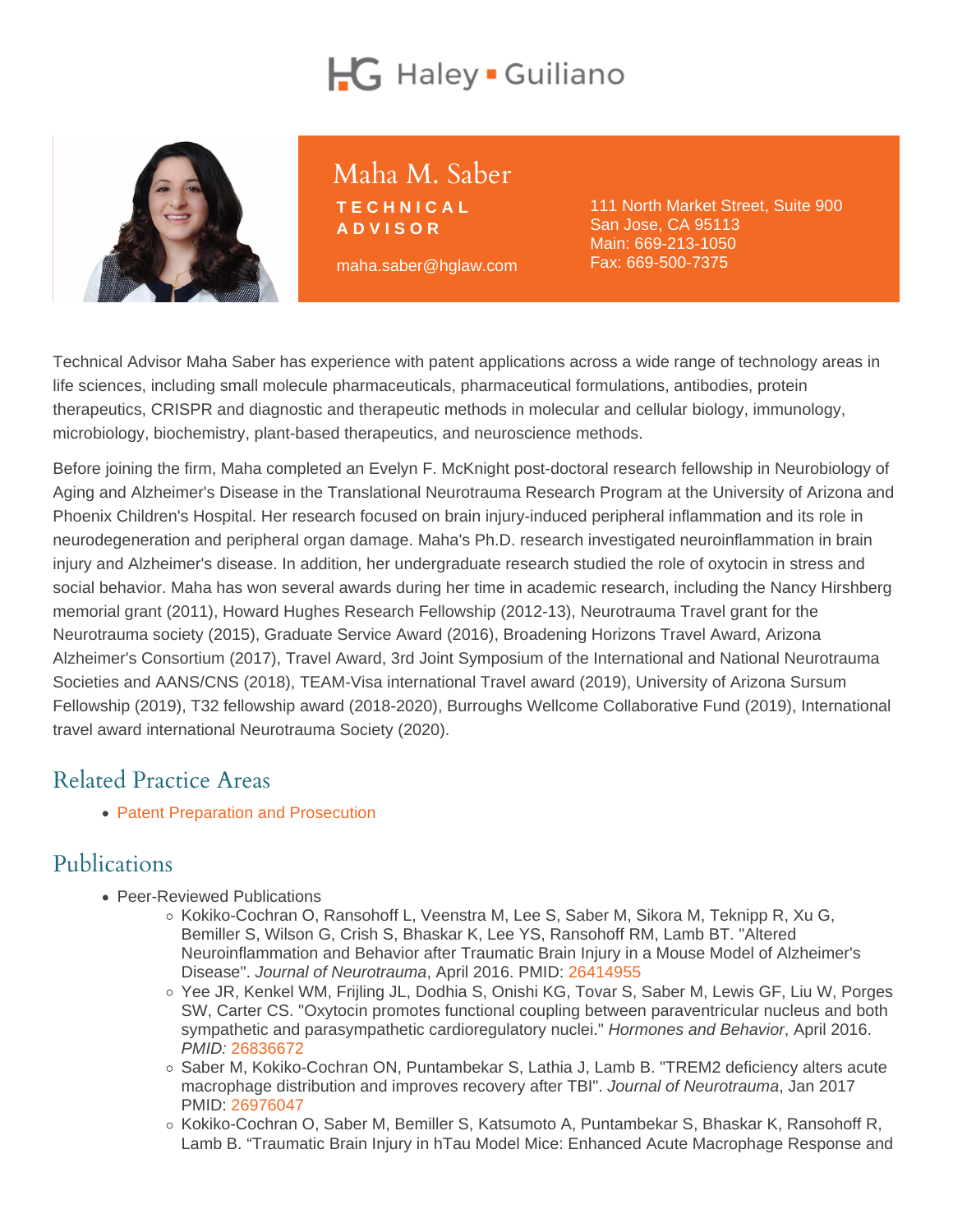Altered Long-Term Recovery" Journal of Neurotrauma, Jan 2018 PMID: [28859549](https://www.ncbi.nlm.nih.gov/pmc/articles/PMC5757085/)

- Puntambekar S\*, Saber M\*, Lamb B, Kokiko- Cochran ON. "Cellular Players that Shape Evolving Pathology and Neurodegeneration Following Traumatic Brain Injury" Brain, Behavior, and Immunity , 2018 PMID: [29601944](https://www.sciencedirect.com/science/article/abs/pii/S0889159118300862) \*indicates co-authorship
- Saber M, Giordano KR, Hur Y, Ortiz JB, Morrison H, Lifshitz J, Rowe RK "Acute peripheral inflammation and post-traumatic sleep differ between sexes after experimental diffuse brain injury", European Journal of Neurosciences, 2019 PMID: [31677290](https://onlinelibrary.wiley.com/doi/10.1111/ejn.14611)
- Saber M, Pathak K, McGilvery M, Garcia-Mansfield K, Harrison J, Rowe RK, Lifshitz J, Pirrotte P "Proteomic analysis identifies plasma correlates of remote ischemic conditioning in the context of experimental traumatic brain injury." Scientific reports, July 2020 PMID: [25593060](https://www.nature.com/articles/s41598-020-69865-4)
- Saber M, Rice AD, Christie I, Roberts RG, Knox, KS, Nakaji P, Rowe RK, Wang T, Lifshitz J. "Remote ischemic conditioning reduces traumatic brain injury-induced acute lung injury in the mouse." SHOCK, August 2020 PMID: [32769821](https://journals.lww.com/shockjournal/Abstract/9000/Remote_Ischemic_Conditioning_Reduced_Acute_Lung.97423.aspx)
- Saber M, Murphy, SM, Cho Y, Lifshitz J, and Rowe RK "Experimental diffuse brain injury and a model of Alzheimer's disease exhibit disease?specific changes in sleep and incongruous peripheral inflammation." Journal of Neuroscience Research, December 2020 PMID: [33319441](https://onlinelibrary.wiley.com/doi/10.1002/jnr.24771)
- Published Abstracts
	- $\circ$  Kokiko-Cochran O, Ransohoff L, Veenstra M, Lee S, Saber M, Sikora M, Teknipp R, Xu G, Bemiller S, Wilson G, Crish S, Bhaskar K, Lee YS, Ransohoff RM, Lamb BT. "Altered Neuroinflammation and Behavior after Traumatic Brain Injury in a Mouse Model of Alzheimer's Disease". Society for Neuroscience 2014
	- Saber M, Kokiko-Cochran ON, Teknipp R, Miller C, Lamb BT. " The Role of TREM2 in Traumatic Brain Injury-Induced Neuroinflammation and Neurodegeneration" CCLCM, Neurological institute research day, 06/2014
	- $\circ$  Saber M, Kokiko-Cochran ON, Teknipp R, Miller C, Lamb BT, "The Role of TREM2 in Traumatic Brain Injury-Induced Neuroinflammation and Neurodegeneration" CCLCM, Society for Neuroscience, 11/2014
	- Saber M, Kokiko-Cochran ON, Teknipp R, Hales J, Lamb BT. "The Role of TREM2 in Traumatic Brain Injury-Induced Neuroinflammation and Neurodegeneration" CCLCM, LRI retreat, 05/2015
	- Kokiko-Cochran O, Saber M, Bemiller S, Katsumoto A, Puntambekar S, Bhaskar K, Ransohoff R, Lamb B. "Presence of wild-type human tau enhances acute macrophage response to TBI and alters long-term recovery in mice." National Neurotrauma Society (2016)
	- o Saber M, Kokiko-Cochran O, Lathia J, Lamb BT. "The Role of TREM2 in Traumatic Brain Injury-Induced Neuroinflammation and Neurodegeneration" NNS, Kentucky (2016)
	- Saber M, Branca C, Oddo S, Lifshitz J, Rowe RK. Age-at-injury affects chronic diffuse traumatic brain injury and Alzheimer's disease related behaviors and pathologies." NNS, Utah (2017)
	- Saber, M, Hur Y, Giordano KR, Christie I, Rowe RK, Lifshitz J "Remote Ischemic Conditioning Attenuates the Peripheral Component of Neuroinflammation in Diffuse Brain-Injured Female Mice". Brain injury Summit (2018)
	- Law M, Griffith D, Saber M, Lifshitz J. A new rehabilitation tool for injury induced cognitive deficits. Brain injury Summit and National Neurotrauma society, Colorado and Toronto (2018)
	- o Hur Y, Saber M, Giordano KR, Ortiz B, Rowe RK "Sexual dimorphism in acute inflammation and post-traumatic sleep following diffuse traumatic brain injury in the mouse" The 3rd Joint Symposium of the International and National Neurotrauma Societies, Toronto, Ontario, Canada. International Neurotrauma Society Symposium, (2018)
	- Saber M, Y Hur, KR Giordano, I Christie, RK Rowe, J Lifshitz. (2018) "Remote Ischemic Conditioning Attenuates the Peripheral Component of Neuroinflammation in Diffuse Brain-Injured Female Mice." The 3rd Joint Symposium of the International and National Neurotrauma Societies, Toronto, Ontario, Canada. J. Neurotrauma 35: A-222 DOI: 10.1089/neu.2018.29013.abstracts
	- Saber M, Hur Y, Kokiko-Cochran ON, Rowe RK, Lifshitz J "Traumatic brain injury and Alzheimer's disease in aged mice leads to similar increases in sleep and peripheral Cd115 expression" Arizona Alzheimer's Consortium, Tempe (2019)
	- $\circ$  Saber M, Ortiz JB, Rojas LM, Moschonas EH, Ma X, Tallent BR, Adelson PD, Qiu S, Rowe RK, Lifshitz J "Mice born to mothers with gestational traumatic brain injury have distorted brain circuitry and differential immune responses" National Neurotrauma Society, Pittsburg (2019)
	- Christie I, Saber M, Rice AD, Rowe RK, Wang T, Lifshitz J. "Remote ischemic conditioning prevents traumatic brain injury-induced acute lung injury" National Neurotrauma Society, Pittsburg (2019)